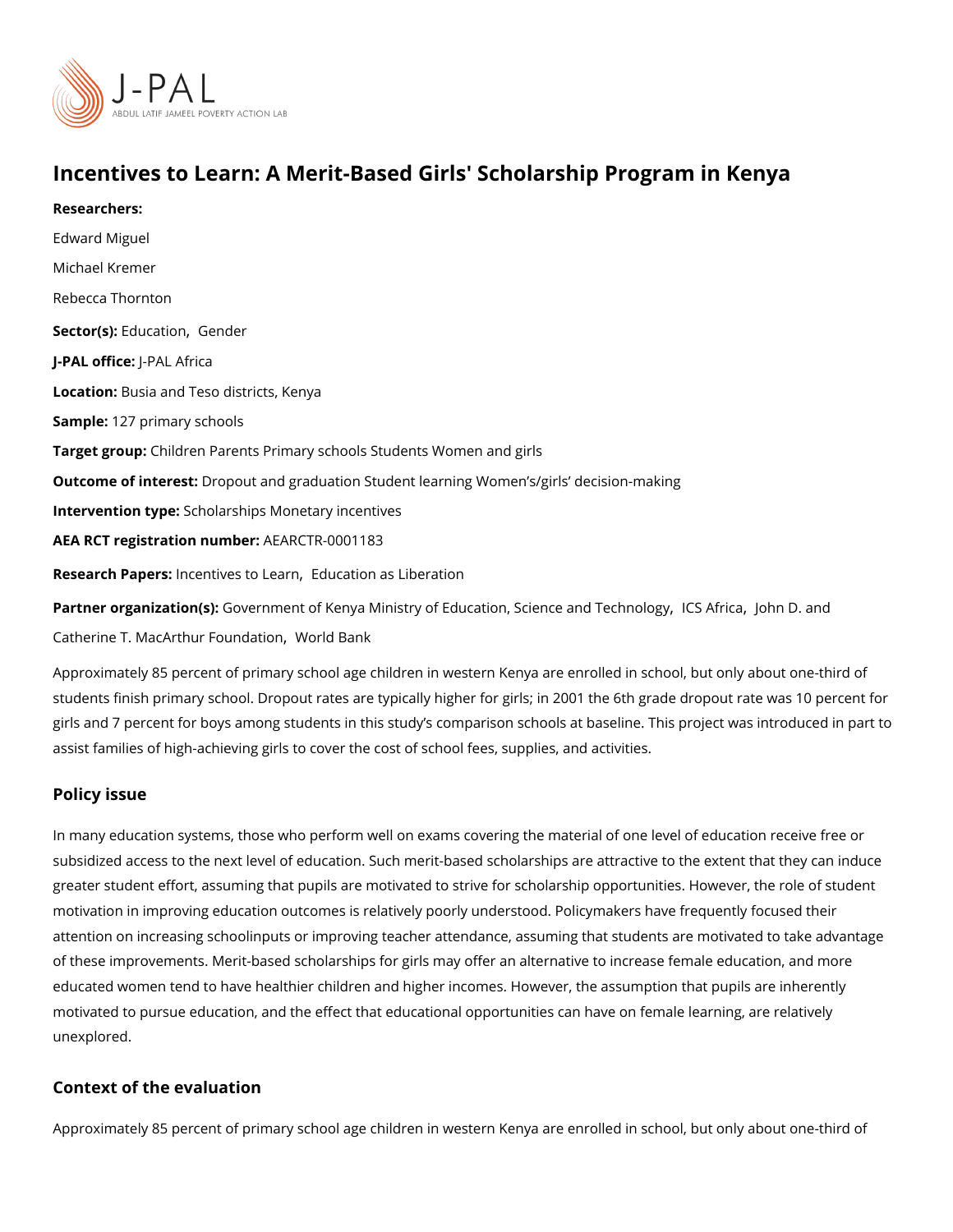students finish primary school. Dropout rates are typically higher for girls; in 2001 the 6th grade dropout rate was 10 percent for girls and 7 percent for boys among students in this study's comparison schools at baseline. Primary schools charge fees to cover their non-teacher costs, including textbooks for teachers, chalk, and classroom maintenance (approximately US\$6.40 per family per year). There are also additional fees for school supplies, textbooks, uniforms, and activities such as taking exams, and these costs may deter parents from sending children, especially daughters, to school. This project was introduced in part to assist families of high-achieving girls to cover these costs.



Girls who scored in the top 15 percent on tests received merit-based scholarships, Kenya. Photo: Aude Guerrucci

# **Details of the intervention**

The Girls' Scholarship Program (GSP) was carried out by International Child Support (ICS) Africa, in two rural Kenyan districts, Busia and Teso. Out of a set of 127 schools, 64 were randomly invited to participate in a program which gave merit-based scholarships to 6th grade girls who scored in the top 15 percent on tests administered by the Kenyan government. For the next two years, winning girls received: (1) a grant of US\$6.40 to cover school fees, paid to her school; (2)a grant of US\$12.80 for school supplies paid directly to her family; and (3) public recognition at a school awards assembly held for students, parents, teachers and local government officials.

Academic achievement was captured in test scores, which are likely to be a good objective measure, and was not significantly affected by cheating. Exams in Kenya are administered by outside monitors, and district records from those monitors have no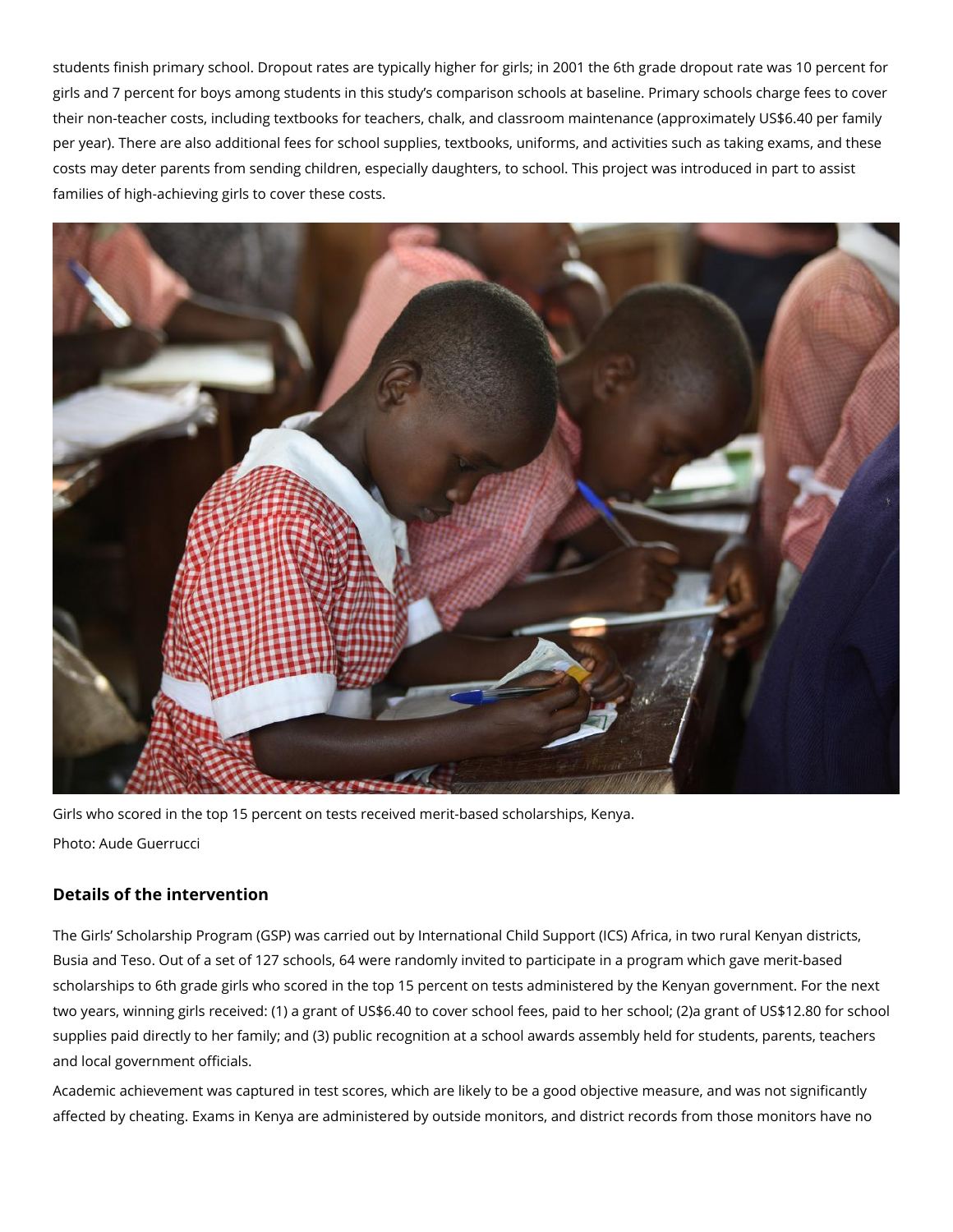documentation of cheating.

.

#### Results and policy lessons

Implementa Pioonn: existing attitudes towards outside intervention and an educationally disad some schools in the Teso district were resistant to the program. Particularly, stronger ind of suspicion of outsiders caused implementation difficulties, which may have reduced prog Test Score Ehite program raised test scores by 0.19 standard deviations for girls enrolled i scholarship. These effects were strongest among students in Busia, where the program in deviations. There are no effects found in Teso. Large positive test score gains were also chances of winning the award, suggesting that there were positive externalities on learning corresponds to an additional 0.2 grades worth of primary school learning, and these gains competition. There is also evidence of positive program externalities on the entire class; saw scores increase by 0.08 standard deviations on average.

Student Atten Whilm in eethe program impact on school participation is nearly zero among girls in sample, the impact in Busia is positive at 3.2 percentage points. This corresponds to abo absenteeism.

Teacher AttenTdhaen perogram had a large impact on overall teacher attendance; in the pooled was a 4.8 percentage point increase in overall teacher attendance, and if these attendanc 6th grade teachers then this would imply a 7.6 percentage point increase in attendance. On Busia the impact on overall teacher attendance there was 7.0 percentage points, roughly Teachers could potentially be gaming the system by diverting their effort towards student no difference in how often girls are called on in class relative to boys in the program ver program school teachers probably did not substantially divert attention to girls. This find was directed to the class as a whole.

Merit Scholarships and hen equalityship award winners did tend to come from relatively advantaged households, r concerns about the distribution of benefits from this program. But in terms of student test externalities affected all students, and were not concentrated amongst the most privileged. Parental Involveme Anne Ecforte betable vidence from teacher interviews suggests greater parental r as a result of the program. One Busia teacher mentioned that parents began to ask teach daughters] can win more scholarships. Another Busia teacher asserted that parents visite up on teachers, and to encourage the pupils to put in more efforts. When teachers were the program, 90 percent of Busia teachers claimed that parents were either very or som rate was only 58 percent. Thus, the greater improvements in both student and teacher att compared to Teso suggest that merit scholarships are most effective in the presence of Ic involvement, either formal or informal.

In J-PAL's comparative cost-effectiveness analyses, the scholarship led to a 1.38 standar and 0.15 additional years of education per \$100 spent. Frowl moro mepanáoliv meationsnt, sefefect thive enes

Kremer, Michael, Edward Miguel, and Rebecca Thornton. 7 h2e0 0R9e.view comit Evo exonomics satem 3d): Stat 537-56.